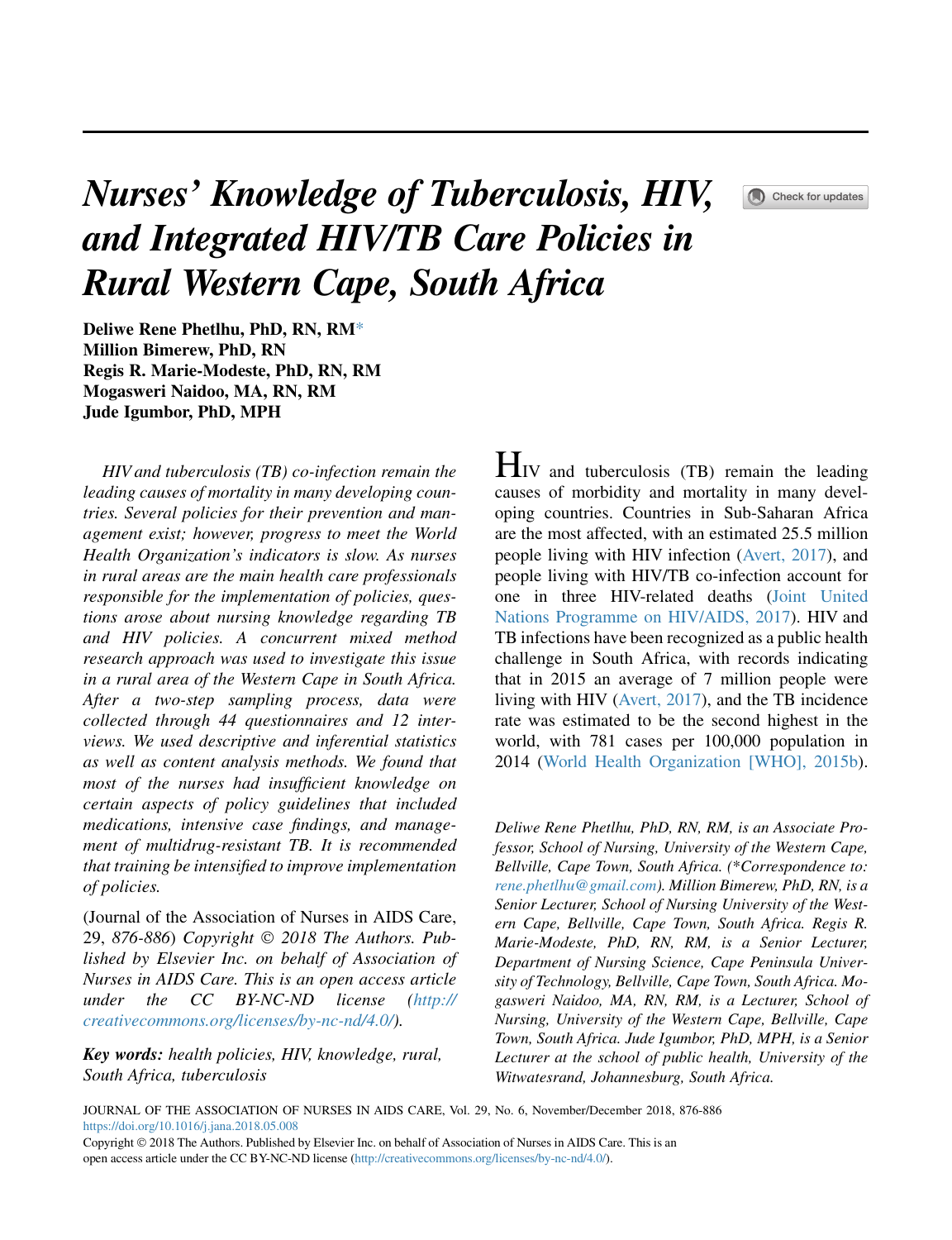In South Africa, the Western Cape Province has the lowest prevalence of HIV; however, TB is a major problem, with an estimated incidence rate of 681 per 100,000 population, which is higher than the national average of 520 per 100,000 population ([Massyn et al., 2016](#page-10-0)). The situation is worse in rural areas of the Western Cape, where the incidence rates range from 752 to 880 per 100,000 population as compared to the urban areas, such as Cape Town, with 596 per 100,000 population ([Massyn et al.,](#page-10-0) [2016\)](#page-10-0). The complexity of managing these two conditions is worsened by the high probability of comorbidity with each condition making the other worse. Across South Africa, by 2014, the average HIV/TB co-infection rate was 56.7%, with the Western Cape Province reporting a co-infection rate of 38.5% ([Massyn et al., 2016\)](#page-10-0).

The growing number of patients with HIV/TB coinfection has contributed to the increased complexity of TB monitoring and evaluation [\(WHO, 2015a\)](#page-10-0), which has further negatively impacted the directly observed treatment short course, rendering it unsustainable and ineffective ([Atun, Weil, Eang, &](#page-9-0) [Mwakyusa, 2010\)](#page-9-0). Additionally, fragmented TB and HIV services under the vertical approach, a lack of adequate human capital, and competing interests of funding agencies have led to polarization of the diseases rather than dealing with them effectively as comorbidities (Uwimana, Jackson, Hausler, [Zarowsky, 2012\)](#page-10-0).

TB and HIV services integration has thus emerged as an important strategy to respond to this dual infection [\(Nansera, Bajunirwe, Kabakyenga, Asiimwe, &](#page-10-0) [Mayanja-Kizza, 2010](#page-10-0)). This has meant, however, that policies directed toward each program need to be harmonized to facilitate sought-after integration and efficient management of patients living with HIV/TB co-infection. Consequently, integration of services and related policies were endorsed by many low- and middle-income countries, including South Africa, where the National Strategic Plan on HIV, sexually transmitted infections (STI), and TB recommended that all patients with HIV be screened for TB infection and all patients living with TB be tested for HIV [\(South African National AIDS](#page-10-0) [Council, 2011; 2017\)](#page-10-0). The National Strategic Plan further emphasizes that diagnosis and management of STIs are core components in the prevention and effective management of HIV, thus, the success of integrated HIV and TB services. Hence all patients with HIV are screened for STIs at every visit and managed accordingly. Efficient integrated services were also deemed necessary to ensure that the 90- 90-90 strategy was implemented, and the End TB targets were met ([WHO, 2015b](#page-10-0)). However, HIV and TB policies remain poorly implemented nationally, with most of the districts, particularly the rural districts of the Western Cape, not meeting national targets on the percentage of patients with TB knowing their HIV status ([Chehab, Vilakazi-Nhlpo,](#page-9-0) [Viranken, Peter, & Klausner, 2013; Massyn et al.,](#page-9-0) [2016\)](#page-9-0).

In South Africa, the role of nurses as the main implementers of policies has been more pronounced in rural areas where there are limited numbers of physicians. In the Western Cape, rural areas are the main areas where poor outcomes on TB are reported and significantly high incident rates of TB are recorded ([Massyn et al., 2016](#page-10-0)). Therefore, the need to strengthen health systems and improve service delivery to patients with HIV/TB co-infection is very important. Understanding the knowledge that nurses in the rural areas have in relation to TB and HIV policies would contribute significantly to developing strategies aimed at ensuring proper implementation of these policies.

The [South African Nursing Council \(2017\)](#page-10-0) has defined nurses in three categories: (a) enrolled nursing assistants, who complete a 1-year certificate program; (b) enrolled nurses, who complete a 2 year diploma program; and (c) registered nurses, who complete a 4-year diploma or degree program with discipline specialization such as midwifery. All categories are trained to play a role in the care of patients infected with TB and/or HIV; initiation of treatment is mainly the role of the registered nurse. Additionally, the Department of Health is mandated to give continuous training to all categories of nurses on all policy guidelines related to TB and HIV. This is even more important in rural areas because of the rampant shortage of registered nurses, which often leaves the two other categories to take total responsibility in the care of patients living with HIV and TB. Our objective was to analyze the knowledge of nurses in a rural area of the Western Cape about the TB and HIV policies they were expected to implement.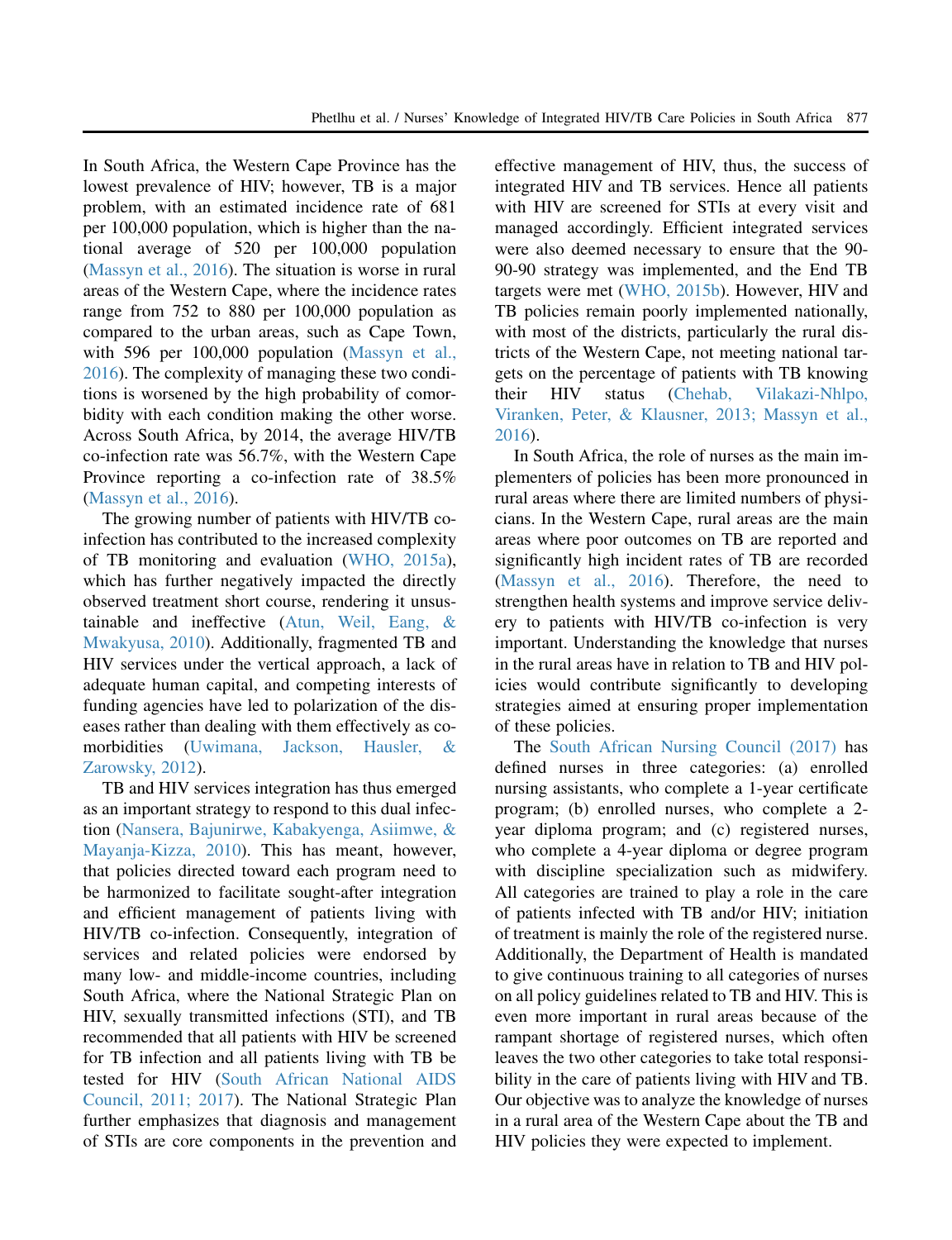## **Methods**

## Study Design

A convergent, concurrent mixed method design was used. In this design, equal priority was given to quantitative and qualitative research approaches, as the purpose was to broadly explore the phenomenon and expand findings from quantitative data with those from qualitative data [\(Creswell & Plano Clark, 2011\)](#page-9-0). It was important to capture the unique contributions of the respondents with qualitative and quantitative approaches because, in rural health facilities, the workforce is often small. Therefore, the use of both approaches allowed confirmation and crossvalidation of the findings ([Gray, Grove, &](#page-9-0) [Sutherland, 2017](#page-9-0)).

## Study Setting

In South Africa, the health care system adopted a primary health care approach, delivered through a district health system, facilitating decentralization and mobilization of resources ([Jobson, 2015\)](#page-9-0). The study setting was a rural area in the Overberg District of the Western Cape Province of South Africa, made up predominantly of wine farms, with the 2016 census estimating a district population of about 286,786 people ([Western Cape Government, 2016\)](#page-10-0). The study site consisted of eight small rural towns 50 to 140 km away from the Cape Town metro area. Eight fixed health facilities served the bigger towns, which included four community health centers, three day clinics, and one secondary hospital with a day hospital where patients with TB and HIV complications are referred for further management. The smallest communities were serviced by mobile clinics. Community profiles consisted of mainly unskilled seasonal workers with a high prevalence of substance abuse [\(Massyn et al., 2015\)](#page-10-0).

## Study Population and Sample

All categories of nurses, as defined by the [South](#page-10-0) [African Nursing Council \(2017\)](#page-10-0) and working in the selected health facilities, were included. A two-step sampling process was followed. For Stage 1, purposive sampling was used to select the participating health facilities. A nested sampling technique was applied for Stage 2 of the sampling process. An allinclusive sampling technique was applied for the quantitative part of the study, while purposive sampling was applied for the qualitative part of the study. This process allowed selection of participants from all categories of nurses and nursing assistants. As a result, four community health centers and one day hospital (of the eight available health facilities) were purposively selected based on the number of (a) patients with TB and HIV, and (b) TB and HIV activities undertaken in the facility. The selected facilities had the highest numbers of patients with TB and HIV, and they offered comprehensive services such as HIV/TB integrated care, family planning, and child health services.

Ethics clearance was obtained from the University of the Western Cape ethics committee and the Western Cape Provincial Department of Health research committee; all ethical principles were adhered to.

#### Quantitative Study

All nurses and nursing assistants ( $n = 60$ ) who had been working in the selected health facilities for at least 3 months were recruited to participate in the study based on the assumption that 3 months of exposure to the work environment was required to be oriented to the policies in question. The response rate for the study was 74%, and 44 nurses and nursing assistants participated.

A survey was conducted, and data were collected using a self-administered questionnaire. The questionnaire consisted of a demographic section and a knowledge section and was developed based on a national policy available to all categories of nurses and nursing assistants. The knowledge section focused on self-perception of knowledge levels regarding HIV and TB, knowledge regarding the model of care for HIV and TB used in facilities, and knowledge of policy guidelines for HIV and TB, separately and integrated. Based on whether the respondents had received training on the different components that made up the national strategic plan for HIV and TB, participants were asked to take a self-rated knowledge test of TB and HIV and integrated HIV/TB policies using true/false and multiple-choice questions. Knowledge levels were defined as: excellent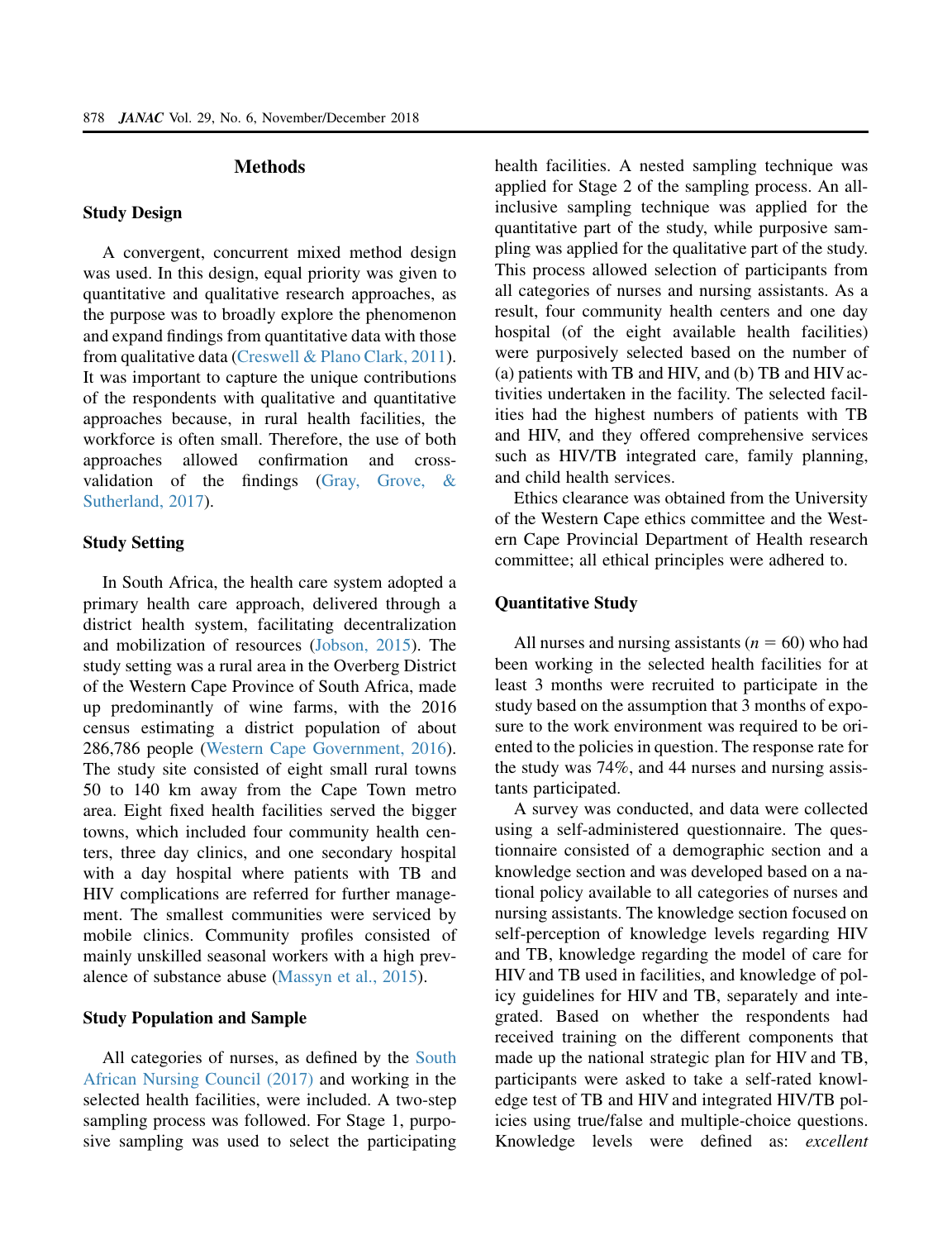(.75%), sufficient (51%-75%), moderate (26%- 50%), or *poor* (<26 %). Data were coded and entered into Statistical Package for the Social Sciences (SPSS version 21; IBM, Armonk, NY) and analyzed using descriptive and inferential statistics.

## Qualitative Study

Purposive sampling was conducted to select trained and untrained nurses who had participated in the quantitative study to ensure meaningful data convergence. The total number of participants were finally determined by data saturation, and this was reached after 12 interviews [\(Burns & Grove, 2005](#page-9-0)). Data were collected using individual semi-structured interviews [\(De Vos, Delport, Fouche, & Strydom, 2011](#page-9-0)). An interview guide was used to explore the participants' perceived knowledge on TB and HIV policies. Questions such as How do you perceive your knowledge regarding the TB and HIV policies and why? were posed. The interviews were conducted by the research team in English, and field notes, including nonverbal cues, were collected. The interviewers in the study were registered nurse educators who were part of the research team and had experience in conducting research interviews. A voice recorder was used with the consent of the participants, which ensured that no data were lost or missed. Field notes and transcripts were repeatedly read, and repeated ideas and patterns were collated and translated into meanings and themes. Data were analyzed in teams that met twice for consensus on themes, categories, and subcategories.

## Qualitative and Quantitative Data Convergence

After separate analysis of the two studies, themes from the qualitative data that expatiated the quantitative data were explored to make broader interpretations. In addition, themes that were not related to any quantitative data were explored with the intent to report unique findings. Quantitative and qualitative data were converged during the interpretation stage, and final conclusions were made.

## Rigor of the Study

In the quantitative study, data reliability and validity were ensured by conducting a pilot study and the use of experts in the field to check for content and face validity. The knowledge questions were checked for internal consistency reliability by calculating a Cronbach's alpha, with  $>0.8$  being deemed acceptable.

In the qualitative study, trustworthiness of the data was ensured by adhering to strategies to ensure credibility, dependability, and transferability. These were achieved through prolonged engagement with the participants, where a significant amount of time was spent during the preparation stage to undertake the study and data collection. Use of member checking for data was generated through teamwork, and the use of multiple methods of data collection also added credibility to the findings. An audit trail of the study was completed, with thick descriptions of the processes and procedures that were followed.

#### **Results**

#### Demographic Characteristics

Forty-four of a possible 60 participants (74%) completed the questionnaire. As per registration with the South African Nursing Council, of the 44 respondents, 59% ( $n = 26$ ) were registered nurses, 20.5%  $(n = 9)$  were enrolled nurses, and 18.2%  $(n = 8)$  were enrolled nursing assistants. One respondent was a single qualified midwife. As per South African Nursing Council requirements, enrolled nursing assistants had completed a certificate course and enrolled nurses had completed a diploma course that included basic diagnosis and care of patients with TB and HIV. Of the 26 registered nurses, 54%  $(n = 14)$  had a diploma qualification, 38%  $(n = 10)$ had a degree, and  $8\%$  ( $n = 2$ ) had a postgraduate qualification. As with the enrolled nurses and nursing assistants, registered nurses were trained in basic diagnosis and care of patients with TB and HIV as well as on the extended role of initiating treatment. At the time of the study,  $36.4\%$  ( $n = 16$ ) of the 44 respondents were working at fixed clinics, 38.6%  $(n = 17)$  were working at community health centers, and 22.7% ( $n = 10$ ) were working in the day hospital. One participant did not indicate a work place. Respondents' ages fell into the following age groups: 45 to 54 years  $(n = 17, 39\%)$ , 35 to 44 years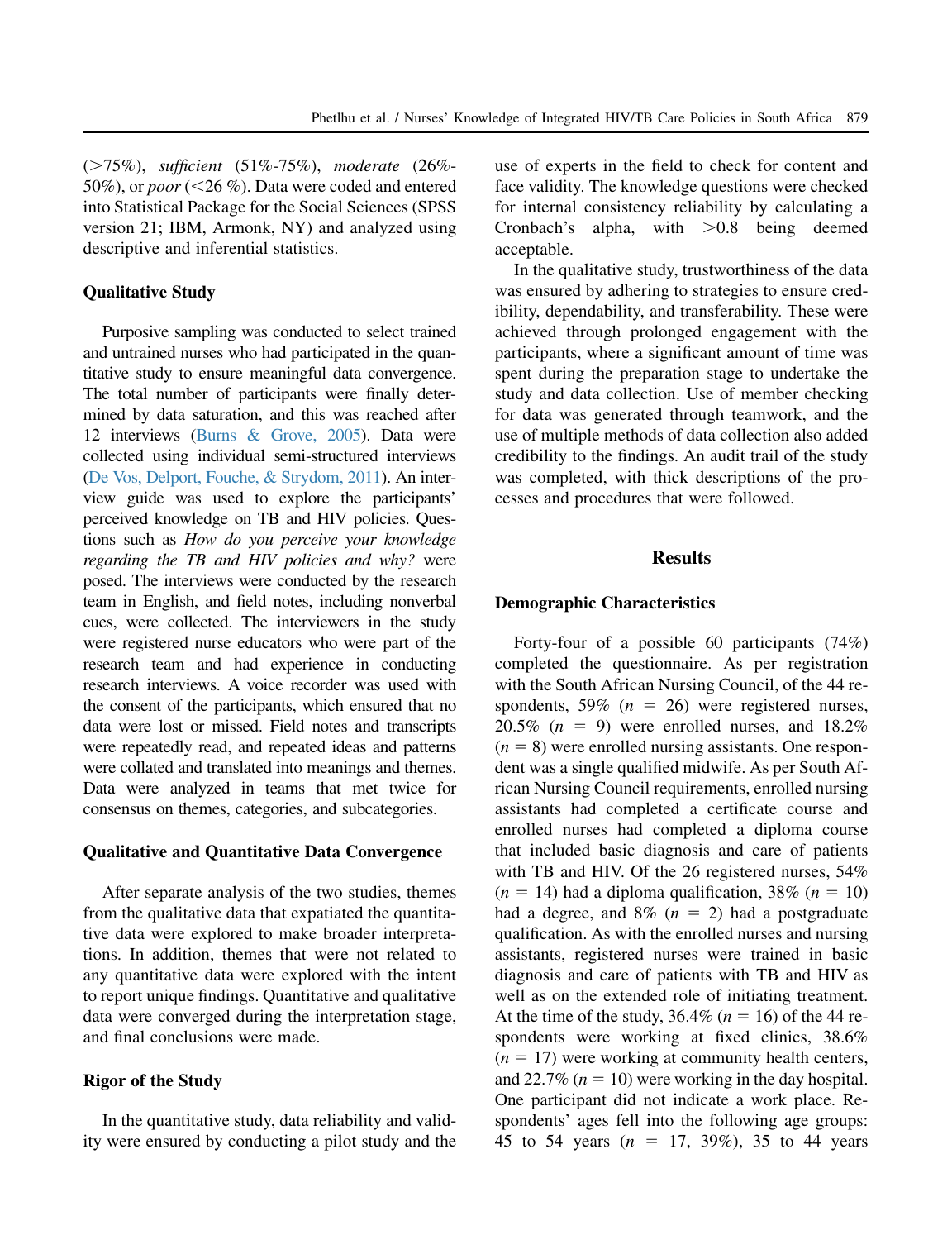$(n = 11, 25\%)$ , 25 to 34 years  $(n = 9, 21\%)$ , and 7 (16%) were older than 55 years. Of the 44 respondents, 12 were also interviewed, and at that point, data saturation was reached.

#### Quantitative Results

Participants were asked to quantitatively rate how they perceived their knowledge regarding guidelines directed at TB and HIV management and care. Half of the participants ( $n = 22, 50\%$ ) perceived their knowledge as poor; 23% ( $n = 10$ ) indicated a moderate level of knowledge;  $23\%$  ( $n = 10$ ) reported having a sufficient level of knowledge; while only 5%  $(n = 2)$  perceived themselves to have an excellent level of knowledge. However, when they were asked about their knowledge pertaining to integrated management of patients with HIV/TB comorbidity, 30.8 % ( $n = 14$ ) and 46.1% ( $n = 20$ ) reported having sufficient and excellent knowledge, respectively, with 15.4%  $(n = 7)$  reporting moderate, and 7.7%  $(n = 3)$  reporting poor knowledge levels.

Knowledge regarding model of TB and HIV care. When participants were asked about the model of care that they used in their work environment, 43%  $(n = 19)$  could not identify the type of HIV and TB care model applied in their facilities;  $30\%$  ( $n = 13$ ) indicated that the integrated model was applied; while 28% ( $n = 12$ ) and 7% ( $n = 3$ ) indicated the application of partial integrated and vertical models, respectively. This lack of knowledge was further confirmed by the fact that only 25%  $(n = 11)$  perceived themselves to have sufficient knowledge and skills to provide TB and HIV integrated care, while 50%  $(n = 22)$  were sure they did not feel equipped, and another 25% ( $n = 22$ ) were unsure of their knowledge.

Knowledge regarding TB policy guidelines. Of the 44 participants, only 18 reported that they had received training on TB policy guidelines. This group's knowledge was tested, and the average score was 68%, with a minimum of 50% and maximum of 97%. Intensive case finding and multidrug-resistant tuberculosis and extensively drug-resistant tuberculosis management were the aspects where the respondents reported having the least knowledge, with 57% and 67% reporting moderate knowledge in those aspects, respectively; while up to 39% reported moderate knowledge of TB notification. Health promotion and infection control related to TB were the aspects that more participants were comfortable with, as only 12% and 14%, respectively, reported having moderate knowledge. When the respondents were asked to choose different aims of TB treatment, notably, almost all respondents (90.9%) agreed that TB treatment aims to cure TB, while 38.6% reported the aim was to prevent HIV transmission. [Figure 1](#page-5-0) depicts the knowledge of nurses on specific aspects of TB.

On another question, about 75% of participants correctly identified the process to confirm TB diagnosis, whereas 6.8% reported that a third sputum must be collected, and 4.2% reported that they were unsure about the process. Regarding storage of TB sputum, most of the participants (62%) reported that sputum should be stored at room temperature, 25% stated that it should be put in the refrigerator, another 3% stated that it should be in the freezer, while 7% stated it should be put in a cooler bag. About 3% of the participants indicated that they were unsure about sputum storage. The respondents were asked to classify patients according to different treatment indicators, and 61.4% could correctly classify the TB defaulter case (61.4%), while a few could correctly classify the relapse cases (27.3%).

Knowledge regarding HIV policy guidelines. Of the 44 participants, 34 indicated that they had training on HIV. The average score for HIV knowledge was 43.6%, ranging from 5% to 95%. [Figure 2](#page-6-0) depicts participant levels of knowledge pertaining to specific HIV aspects, which included knowledge about antiretroviral therapy (ART), health promotion, and WHO staging. ART for adults had the highest number of participants with poor knowledge (44%), followed by ART in children with 38%, nurse-initiated management of ART with 35%, and prevention of mother-to-child transmission with 32% of participants reporting poor knowledge. HIV health promotion, HIV counseling, and the Advise Consent Test Support approach and voluntary counseling and testing had the highest numbers reporting sufficient knowledge at 61%, 69%, and 68%, respectively.

Knowledge regarding integrated HIV/TB policy guidelines. Of the 44 participants, only 13 reported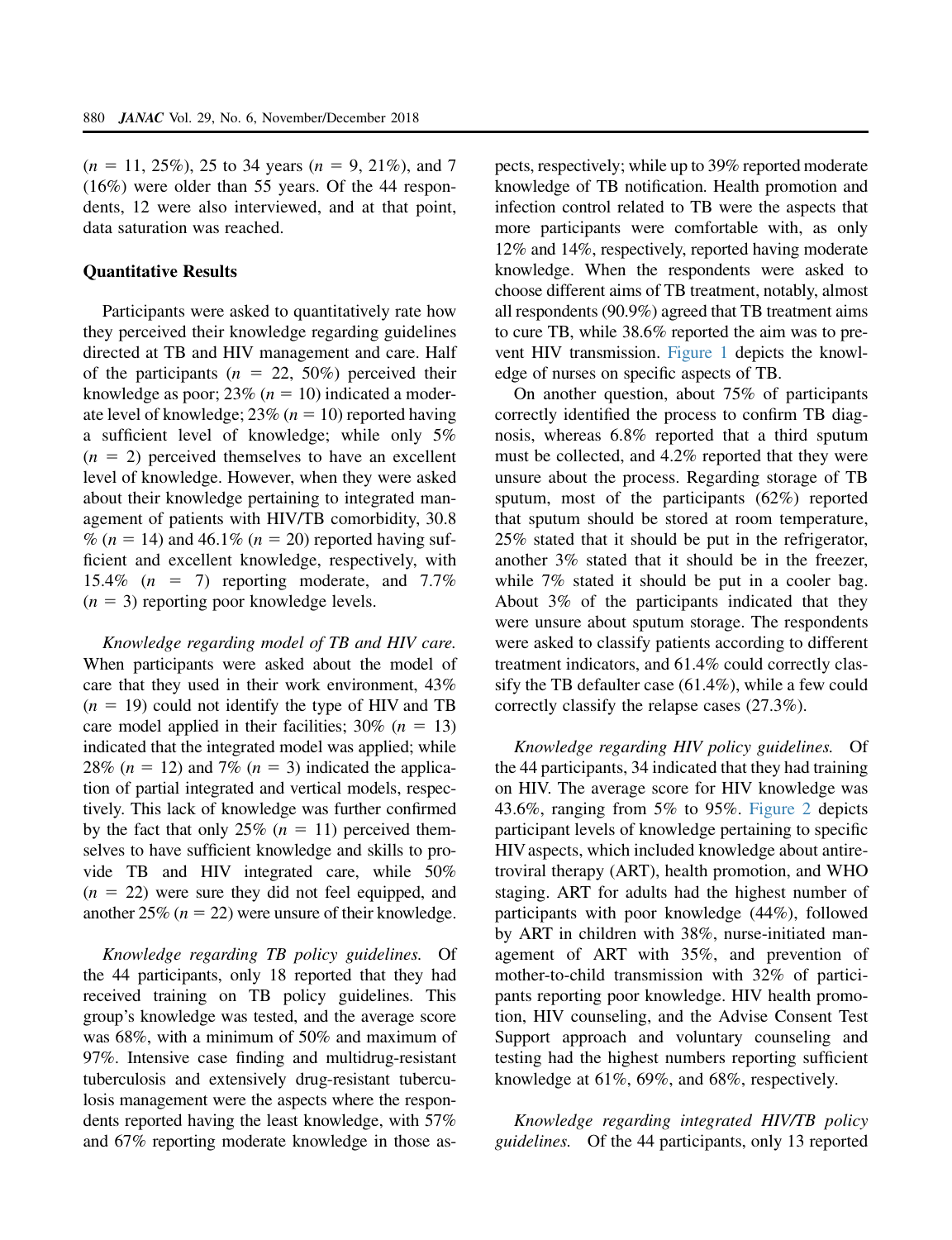<span id="page-5-0"></span>

Figure 1. Knowledge of nurses related to specific aspects of TB. Note. TB = tuberculosis; INH = Isoniazid; MDR = multidrugresistant tuberculosis;  $XDR =$  extensively drug-resistant tuberculosis.

knowledge on integrated management of HIV and TB. The average score was recorded at 71%, ranging from 37.5% to 96.88%. Of the respondents, 30.8% reported having sufficient (70%-79%) and excellent  $(80\% +)$  knowledge, with 15.4% recording moderate  $(60\% - 69\%)$  and fair  $(50\% - 59\%)$  knowledge levels for both, and up to 7.7% recording a poor (less than 50%) knowledge level.

Participants reported the least level of knowledge related to integrated nurse-initiated management of ART. Most of the participants reported that the HIV/TB policies were available, at 86%  $(n = 43)$ and 85.7% ( $n = 42$ ), respectively. However, only 11.4% ( $n = 5$ ) reported being involved in the developmental process for HIV/TB policies. [Figure 2](#page-6-0) depicts knowledge of the activities undertaken when managing a patient with HIV/TB co-infection.

Reasons for lack of knowledge. Most (94%) of the respondents reported that policies were unclear and difficult to understand, and the period for training was short. Eighty-two percent indicated that their shortfall could be attributed to lack of training, while 59% reported lack of support from management. Lack of guidance was the least mentioned as a reason for lack of knowledge at 41%.

#### Qualitative Results

The qualitative results were categorized in relation to the three key focus areas that were part of the quantitative questionnaire. Those included knowledge about TB, HIV, and the integrated management of HIV/TB comorbidity. The first category, knowledge regarding TB management and the related policy guidelines, resulted in the emergence of two themes: content knowledge and process knowledge. The second category, knowledge regarding management of HIV and the related policy guidelines, also resulted in the emergence of two themes: health promotion as a knowledge driver and environment as a determinant of knowledge acquisition. The third category, knowledge regarding the integrated management of HIV/TB and its related policy guidelines, resulted in three themes: low confidence in perceived knowledge levels, awareness versus availability of policies, and contributors to low knowledge acquisition.

Knowledge regarding TB management. At the beginning of the interviews, it was clear that the respondents perceived their knowledge of TB guidelines as higher than their knowledge of HIV guidelines. However, when the focus was placed on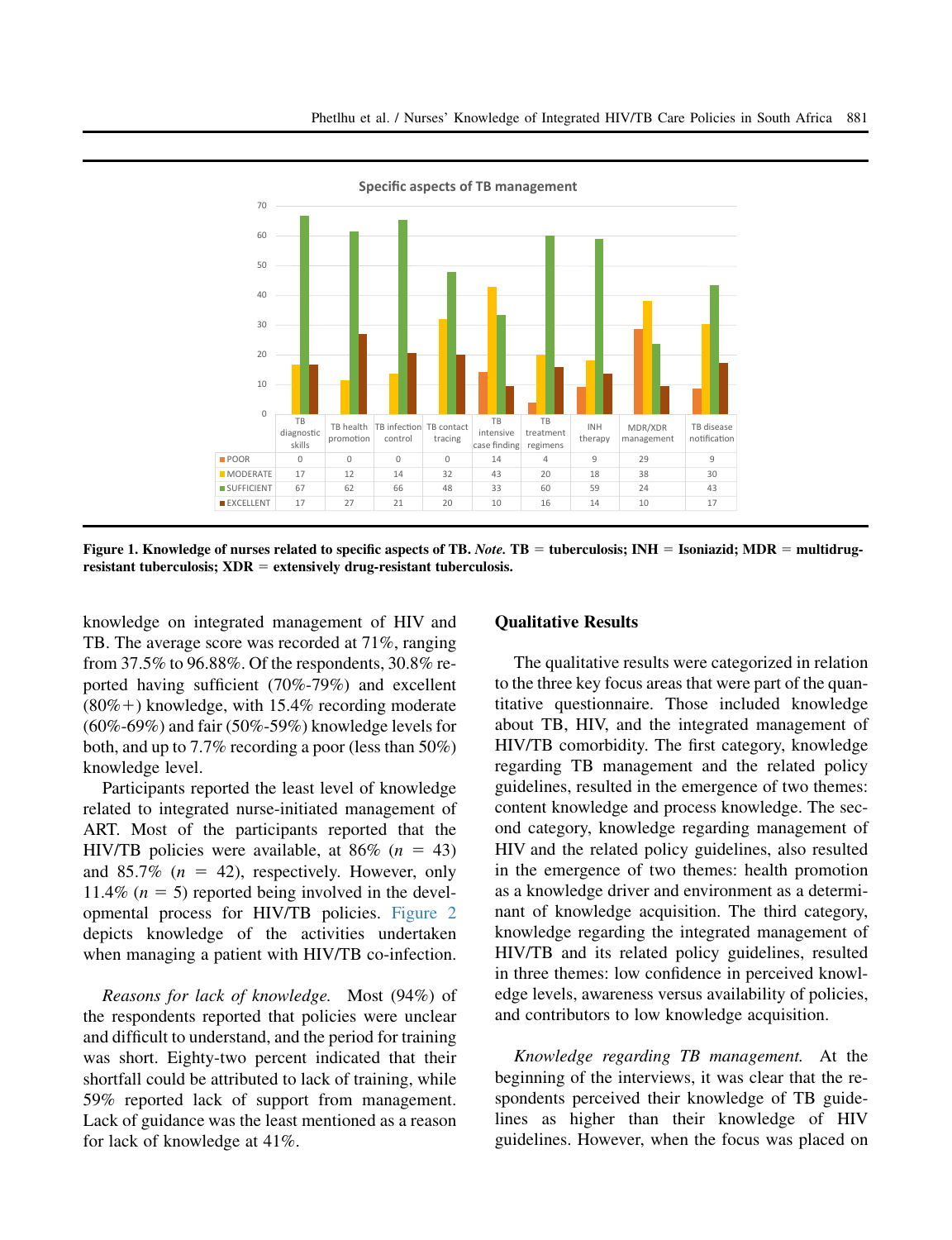<span id="page-6-0"></span>

Figure 2. Knowledge of nurses related to integrative management of TB and HIV. Note. TB = tuberculosis;  $OI = opportunistic$ inections.

knowledge regarding TB management, respondents reported differences with regard to knowledge on ''how to do'' as opposed to ''what it means.'' For example, when they were requested to explain the process followed when encountering a patient with suspected TB, most respondents could clearly outline the process; only a few were unable to do so. However, when prompted to explain the reasons why the process was followed, most missed some aspects of the process during the explanation, which indicated that not all was known. One respondent said, ''We inform the participants that they cannot be treated for TB if their HIV status is unknown.'' Another example that showed knowledge of process and not content was depicted by a participant who said:

To enable us to send the sputum specimen to the lab we need to establish first the patient's HIV status because they really want it (the lab). This is in relation to the test they're going to do on the sputum, so they need to know what the patient's HIV status is. These go hand in hand; therefore, we would do the HIV testing and the TB test at the same time. If a patient knows his HIV status, we would still need to establish that because we can't go on hearsay.

Knowledge regarding HIV management. Participants reported that they were more comfortable with health promotion messages related to HIV than with the pharmaceutical aspects of HIV management. Higher confidence in knowledge about counseling was demonstrated, but self-perceived knowledge related to medication was reported. The environment where the respondents worked was reported to influence whether an individual would gain adequate knowledge about HIV. The results showed that, mainly, participants working in the maternity unit were more confident and knowledgeable about HIV management for both adults and infants, portrayed enthusiasm about their working environment and the opportunities available to them, and reported that protocols were clearly displayed and easy to use due to the algorithms that gave guidance to deliver the services. It was also noted that even participants who had not attended formal training were confident of their performances and were looking forward to sealing their knowledge with training as soon as the opportunity arose. A participant said:

In the maternity ward, we have clear protocols that are displayed on the walls and even though we haven't all underwent training, we are aware of the processes that need to be followed. Our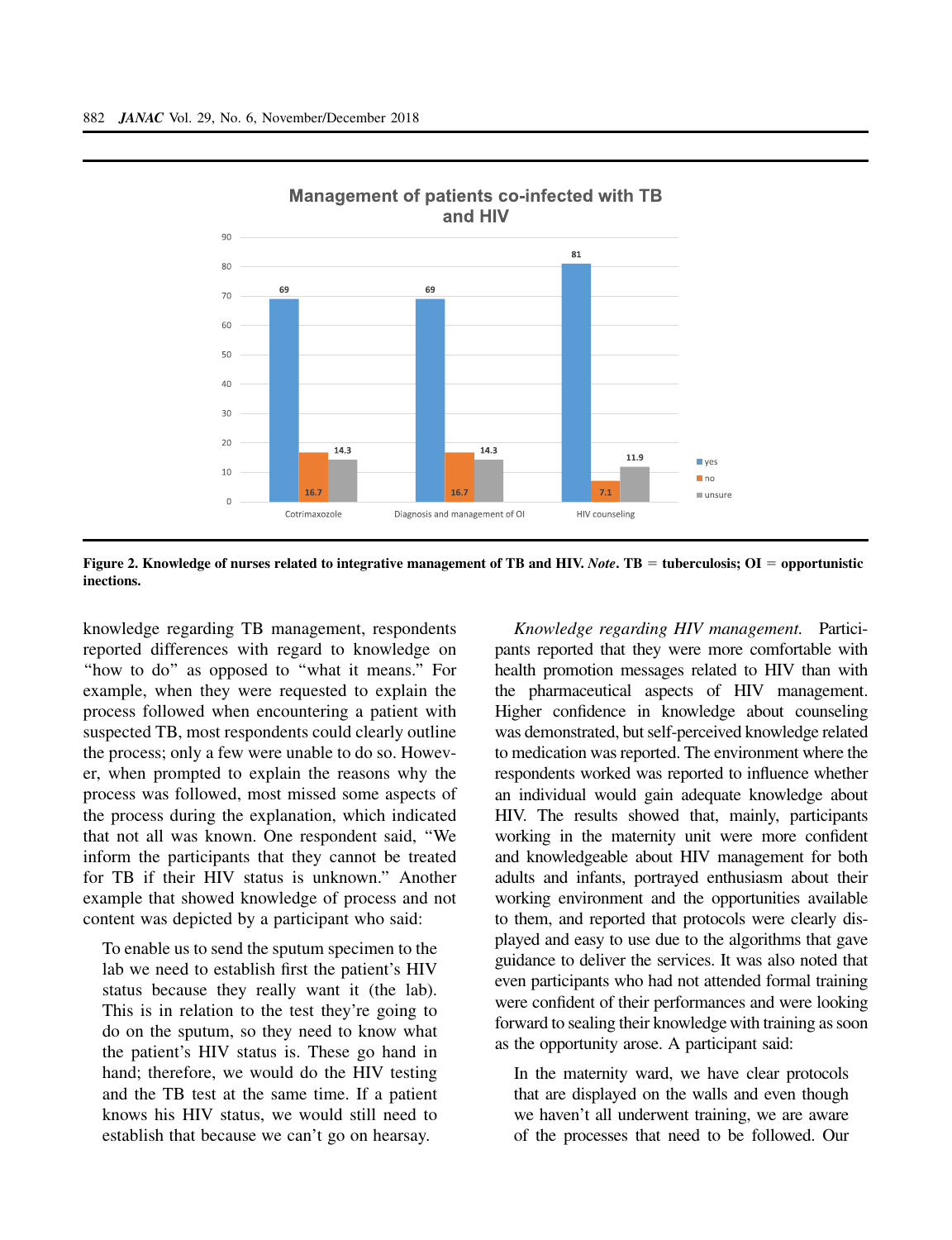trained colleagues give us in-service training and assist us when we need help. We are looking forward to training for all of us working in this ward.

Knowledge regarding integrated management of HIV/TB. Respondents could differentiate between the different models of care because they could say that the services were separated, partially integrated, or integrated, but some participants reported vertical services as integrated services, mainly because they were in the same facility regardless of the different days that the services were offered. Of those who could not make a differentiation, low confidence in what they knew was reported. A respondent said, ''For the staff that is not working at either the antiretroviral or the TB section, it's a bit difficult to integrate because you're not in touch with these things every day.''

The other theme that emerged highlighted that respondents had an awareness about the availability of the policies in the facilities but indicated that access was a challenge. The participants reported that most of the policies were placed in specific offices or they were voluminous, which then dissuaded them from reading or using the policies efficiently. A participant said, ''In my opinion policy documents are not visible. It is not something that you see. It is not against the wall or bullets that we have or any specific training that anybody has.'' Another mentioned that, ''No, it's in a book ... if I'm unsure–I usually rather phone."

The third theme that emerged was based on integrated services and why it was seen as a challenge to nurses. Respondents reported that time was a key factor that impeded their ability to acquire relevant and adequate knowledge about integration of TB and HIV care. Workload was also reported as a contributor to lack of knowledge about policies or guidelines, as there was no time for reading or being thoroughly taught. The following depicted the sentiments of the participants:

Sometimes when you look at the number of patients that comes through and the number of staff that is on duty, for example, last week I was alone on duty and had to run through 40 patients. Then there is no time to go get the guideline and check on a specific condition. There is neglect to go through the guidelines. Only when there is enough staff, then you have time to sit with your patients and then you can take your guideline to make sure that you have followed the correct process.

It is noteworthy that most of the participants indicated they would rather have the integrated than the vertical model of care. This was mainly driven by sympathy for the time the patients had to spend in the facility, moving from place to place to access different services.

It is kind of frustrating for me working here and I have to be here until 4. Now I don't know how the patient feels that they had to come in the morning and now it's 2 o'clock and they are done with the chronic side, but still need to go somewhere else for family planning. So, it is something really frustrating for me to deal with.

Another participant emphasized the concern:

If they integrate the services, then we are near. I am just here, and they are just here. So, we can do it all in one. The patient doesn't have to move from one point to another point. Everything can be done in one room; everything can be done today and at one point.

### **Discussion**

#### Converged Results

In the rural areas of South Africa, it is imperative that nurses and nursing assistants have the knowledge they need to discharge their duties effectively and efficiently. It is even more important when implementing TB and HIV policies, as these have a significant impact on patient health outcomes and reduction of the spread of both diseases, which has presented severe challenges to the health system. Insufficient knowledge in nurses and nursing assistants can have devastating results, consequently, poor treatment access by patients. Similar problems were raised in studies from other countries in Africa as well as from countries such as China and India [\(Chen, Han, &](#page-9-0) [Holzemer, 2004; Earl & Penney, 2003; Kermode,](#page-9-0) [Holmes, Langkham, Thomas, & Gifford, 2005\)](#page-9-0).

Nurses in this rural area of South Africa perceived themselves as having insufficient knowledge of TB and HIV policy components to positively influence the process of implementation. This assumption was confirmed by their low self-rating, with only 5%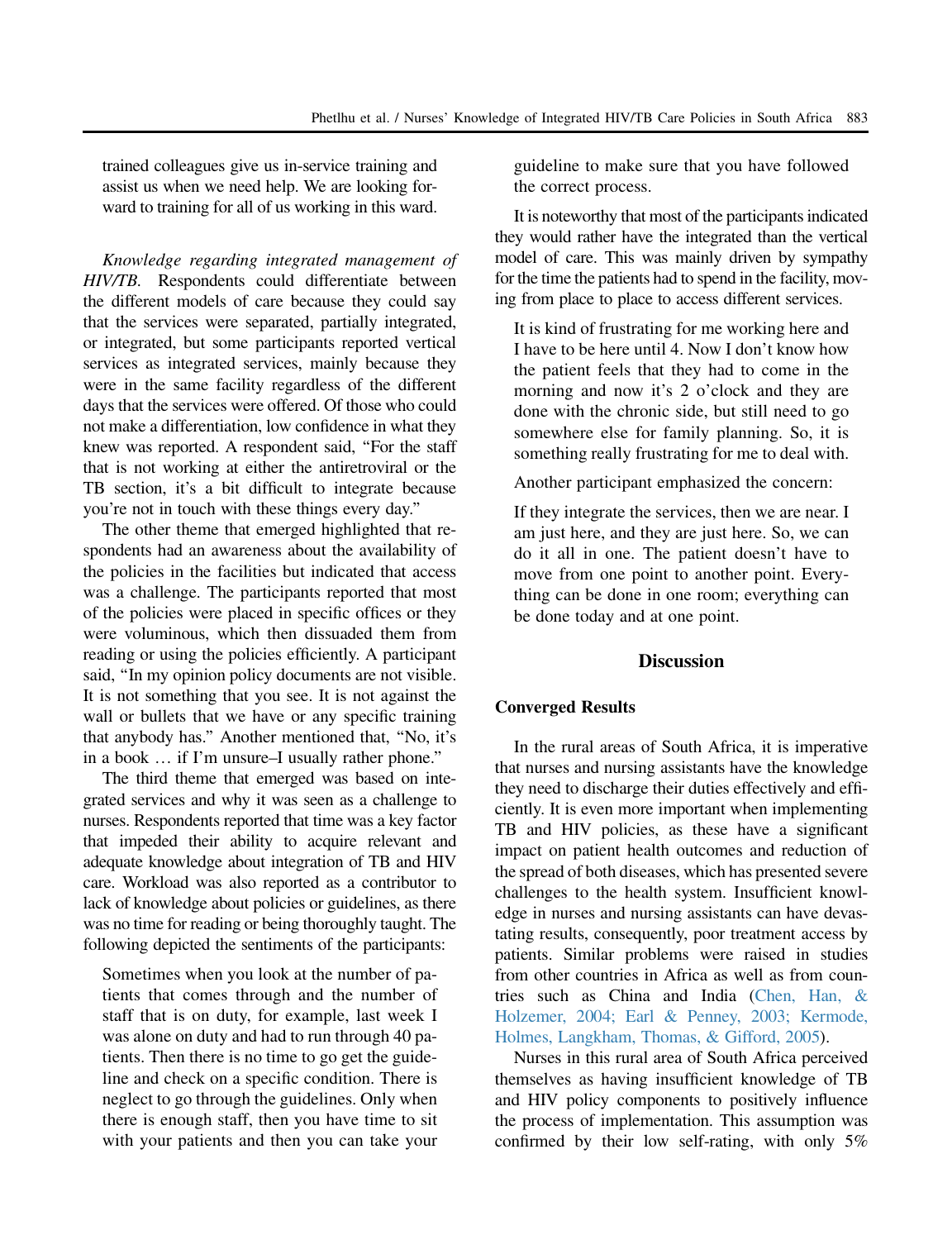perceiving themselves to have excellent knowledge on TB and HIV management and care and 50% perceiving themselves to have poor knowledge. Although some nurses were confident about their knowledge of processes to be followed when screening their patients, insufficient understanding of the guideline content influenced their decision-making process negatively. This was a case when sputum was not collected because the nurse thought that an HIV test was a prerequisite. The consequences of this action could be detrimental to an infected patient due to missed opportunity for early diagnoses, and to his/ her contacts due to the potential spread of the TB bacilli. The same trends were reported in a Cameroonian study where important information about HIV was not known, thus fueling misconceptions about the disease and its management [\(Mbanya et al., 2001\)](#page-10-0).

Many nurses could not identify the model of care they used in practice. However, almost one-third of the participants indicated that they used the integrated model of care, almost an equivalent number indicated partial integrated practice, and less than 10% indicated they still used a vertical model of care to treat and manage patients with HIV/TB co-infection. This was a challenge, as the true picture could not be defined because some of the participants were unable to differentiate between the different models of TB and HIV care in the interviews. In some cases where both TB and HIV services were rendered at the same facility irrespective of the different days on which the services were offered, the participants referred to this practice as an integrative and not vertical model of care. This was a challenge to the implementation process as it contravened the recommended principles of ''supermarket services'' [\(Sibiya & Gwele, 2013\)](#page-10-0) that underpinned the defined integrative services in the strategic plan for STIs, HIV, and TB, 2012-2016 [\(South African National](#page-10-0) [AIDS Council, 2011](#page-10-0)). However, it was highlighted in the interviews that the integrated model was the preferred and accepted model of care, as it was friendlier toward patients, especially those who were HIV/TB co-infected, similar to what has been noted by [Uyei,](#page-10-0) [Coetzee, Macinko, and Guttmacher \(2011\)](#page-10-0). The integrated model allowed patients to receive treatment and care at one service point and was, thus, cost effective to both patients and the health service. As noted by [Hyle, Naidoo, Su, El-Sadr, and Freedberg \(2014\)](#page-9-0), integration of TB and HIV services can reduce resource utilization through reliance on shared resources for each type of service. The benefits to patients were measured in terms of fewer visits to health facilities and reduced time spent at the health facilities. Benefits to health systems were measured by reduced waiting time, fewer missed opportunities caused by patients who left health services when referred to a different department, or patients who never come back because a needed service was provided on a different day ([Keugoung et al.,](#page-10-0) [2014\)](#page-10-0). The slow implementation of integrated activities related to the provision of TB and HIV care has been noted [\(Uyei et al., 2011](#page-10-0)), and our study confirmed the reality that, despite the government's adoption of the integrated model of care since 2011 and the position of HIV/TB coordinators mandated to facilitate the integration of HIV/TB programs, the two programs often ran in a parallel fashion without coordination.

## Limitations

Our study was completed in a rural area where one of the challenges was the number of nursing providers. This resulted in a small sample size despite all accessible providers being recruited. However, the rigor of the design provided important baseline data for rural health in general. Our study may lack power to report statistically reliable findings and cannot be generalized; however, findings from the descriptive analyses had significant clinical practice implications and could trigger a larger study in rural health and the implementation of policies in that area. Another limitation to the study was the combination of all categories of nurses regardless of education and scope of practice. All categories of nurses have some role in the implementation of TB and HIV care, however, and data were collected from all categories to have a more comprehensive idea of the current situation.

## Conclusion

We found that nurses, particularly those in rural areas, lacked knowledge to manage HIV/TB coinfection and had received limited or no training on TB and HIV integrated care. In addition, weak health systems, insufficient skilled human resources, and lack of management support and attitudes were some of the barriers affecting the implementation of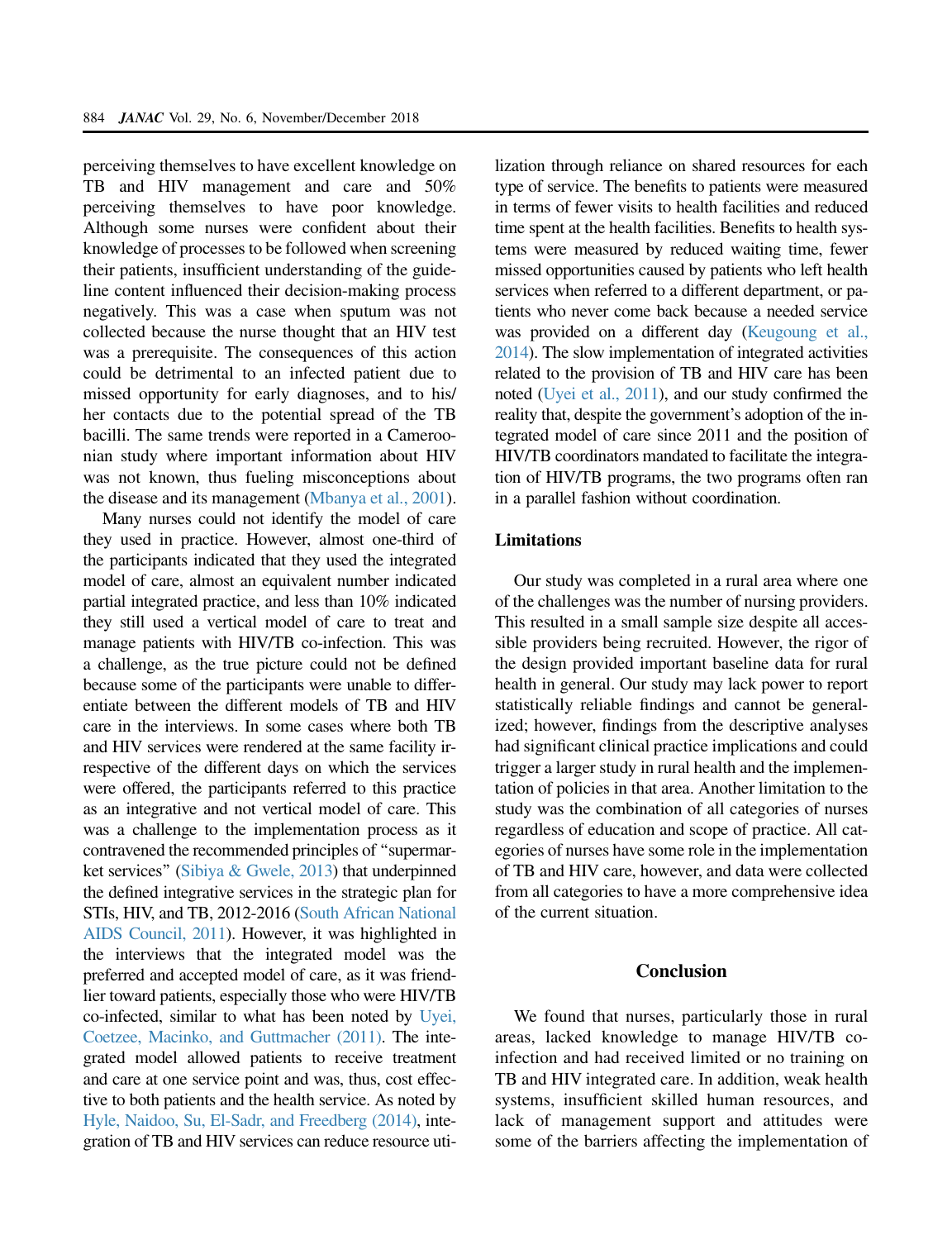<span id="page-9-0"></span>an integrated HIV/TB policy. This phenomenon seemed to be common not only in South Africa and African countries, but also in countries such as China and India. Lessons learned from a successful syndromic management model of care after extensive staff training and a developed support system would have great potential for successful implementation of an integrated HIV/TB policy to support a large number of co-infected patients. Without adequately addressing the issue of knowledge for the management of HIV/TB co-infection, particularly knowledge about medications, there will be limited success in the integrated management of HIV/TB. Thus, TB and HIV programs will have to work together to benefit as much as possible from integrated care. Intervention strategies are required to improve the knowledge of nurses about the efficient implementation of an HIV/TB integrated policy. Nurses in rural areas should not be left behind because this could lead to poor treatment access and patient migration to urban centers where superior care is perceived, but where access can be more difficult for rural residents.

# Key Considerations

- Nurses in rural areas face challenges related to knowledge acquisition.
- Poorly trained nurses can cause serious consequences for patients with tuberculosis (TB)/ HIV comorbidity.
- Frequent policy changes are problematic for already-stretched staff and systems with staff shortages.
- Rural health and nursing care should be part of greater discussions in the areas of HIV, TB, and HIV/TB comorbidity around the globe.

## **Disclosures**

The authors report no real or perceived vested interests that relate to this article that could be construed as a conflict of interest.

#### Acknowledgments

We acknowledge the National Research Foundation for funding of this project: TTK13062820065 (Principal Investigator: Deliwe Rene Phetlhu). We acknowledge Ms. Furaha Akimanimpaye for her assistance in planning the study and Ms. Mariam Rosenberg for her assistance in planning and data collection for the study.

#### **References**

- Atun R., Weil D. E. C., Eang M. T., Mwakyusa D. (2010). Health system strengthening and tuberculosis control. Lancet, 375, 2169-2178. [https://doi.org/10.1016/S0140-](https://doi.org/10.1016/S0140-6736(10)60493-X) [6736\(10\)60493-X](https://doi.org/10.1016/S0140-6736(10)60493-X)
- Avert. (2017). Global HIV and AIDS statistics. Retrieved from <https://www.avert.org/global-hiv-and-aids-statistics>
- Burns N., Grove S. K. (2005). [The practice of nursing research:](http://refhub.elsevier.com/S1055-3290(18)30123-7/sref3) [Conduct,](http://refhub.elsevier.com/S1055-3290(18)30123-7/sref3) [critique](http://refhub.elsevier.com/S1055-3290(18)30123-7/sref3) [and](http://refhub.elsevier.com/S1055-3290(18)30123-7/sref3) [utilization](http://refhub.elsevier.com/S1055-3290(18)30123-7/sref3)  $(5<sup>th</sup>$  [ed.\). St. Louis, MO:](http://refhub.elsevier.com/S1055-3290(18)30123-7/sref3) [Elsevier Saunders](http://refhub.elsevier.com/S1055-3290(18)30123-7/sref3).
- Chehab J. C., Vilakazi-Nhlpo A. K., Viranken P., Peter A., Klausner J. D. (2013). Current integration of tuberculosis (TB) and HIV services in South Africa, 2011. PLoS One, 8(3), e57791. <https://doi.org/10.1371/journalpone.0057791>
- Chen W., Han M., Holzemer W. L. (2004). Nurses' knowledge, attitudes, and practice related to HIV transmission in northeastern China. AIDS Patient Care and STDs, 18(7), 417-422. [https://doi.org/10.1089/](https://doi.org/10.1089/1087291041518247) [1087291041518247](https://doi.org/10.1089/1087291041518247)
- [Creswell J. W., Plano Clark V. L. \(2011\).](http://refhub.elsevier.com/S1055-3290(18)30123-7/sref6) Designing and con[ducting](http://refhub.elsevier.com/S1055-3290(18)30123-7/sref6) [mixed](http://refhub.elsevier.com/S1055-3290(18)30123-7/sref6) [methods](http://refhub.elsevier.com/S1055-3290(18)30123-7/sref6) [research](http://refhub.elsevier.com/S1055-3290(18)30123-7/sref6)  $(2<sup>nd</sup>$  [ed.\). Thousand Oaks,](http://refhub.elsevier.com/S1055-3290(18)30123-7/sref6) [CA: Sage](http://refhub.elsevier.com/S1055-3290(18)30123-7/sref6).
- [De Vos A. S., Delport C. S. L., Fouche C. B., Strydom H. \(2011\).](http://refhub.elsevier.com/S1055-3290(18)30123-7/sref7) [Research at grass root: A primer from the social sciences and](http://refhub.elsevier.com/S1055-3290(18)30123-7/sref7) [human](http://refhub.elsevier.com/S1055-3290(18)30123-7/sref7) [services](http://refhub.elsevier.com/S1055-3290(18)30123-7/sref7) [profession](http://refhub.elsevier.com/S1055-3290(18)30123-7/sref7) (4<sup>th</sup> [ed.\). Pretoria, South Africa:](http://refhub.elsevier.com/S1055-3290(18)30123-7/sref7) [Van Schaik](http://refhub.elsevier.com/S1055-3290(18)30123-7/sref7).
- Earl E. E., Penney P. J. (2003). Rural nursing students' knowledge, attitudes, and beliefs about HIV/AIDS: A research brief. Journal of the Association of Nurses in AIDS Care, 14(4), 70-73. <https://doi.org/10.1177/1055329003252877>
- [Gray J. R., Grove S. K., Sutherland S. \(2017\).](http://refhub.elsevier.com/S1055-3290(18)30123-7/sref9) Burns and Grove's [the practice of nursing research: Appraisal, synthesis and](http://refhub.elsevier.com/S1055-3290(18)30123-7/sref9) [generation](http://refhub.elsevier.com/S1055-3290(18)30123-7/sref9) [of](http://refhub.elsevier.com/S1055-3290(18)30123-7/sref9) [evidence](http://refhub.elsevier.com/S1055-3290(18)30123-7/sref9)  $(8<sup>th</sup>$  [ed.\). St. Louis, MO: Elsevier](http://refhub.elsevier.com/S1055-3290(18)30123-7/sref9).
- Hyle E. P., Naidoo K., Su A. E., El-Sadr W. M., Freedberg K. A. (2014). HIV, tuberculosis, and non-communicable diseases: What is known about the costs, effects, and costeffectiveness of integrated care? Journal of Acquired Immune Deficiency Syndromes, 67(01), S87. [https://doi.org/10.1097/](https://doi.org/10.1097/QAI.0000000000000254) [QAI.0000000000000254](https://doi.org/10.1097/QAI.0000000000000254)
- Jobson M. (2015). Structure of the health system in South Africa. Retrieved from [https://www.khulumani.net/active.../225\\_](https://www.khulumani.net/active.../225_30267364dfc1416597dcad919c37ac71.html) [30267364dfc1416597dcad919c37ac71.html](https://www.khulumani.net/active.../225_30267364dfc1416597dcad919c37ac71.html)